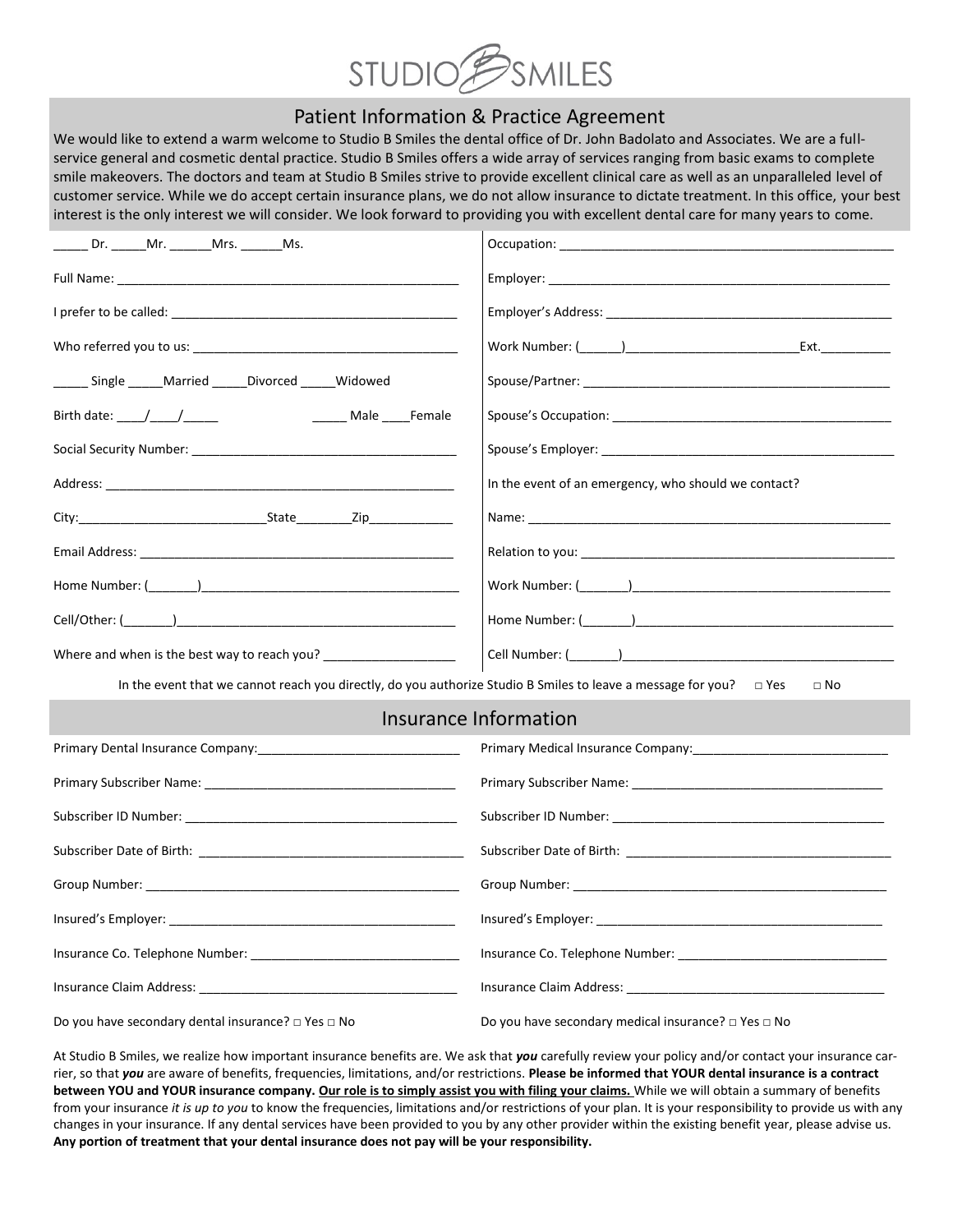### Patient Name: \_

## Dental Health

| Please provide information on the last dentist you have seen:                        | Are you currently experiencing any pain/discomfort? $\Box$ Yes $\Box$ No |  |  |  |  |
|--------------------------------------------------------------------------------------|--------------------------------------------------------------------------|--|--|--|--|
| Name                                                                                 | Current Dental Health: □ Good<br>$\sqcap$ Fair<br>$\Box$ Poor            |  |  |  |  |
| Phone Number ( )<br>Does food catch between your teeth? $\Box$ Yes $\Box$ No         |                                                                          |  |  |  |  |
| Are your teeth sensitive to cold or sweets? $\Box$ Yes $\Box$ No<br>Date Range Seen: |                                                                          |  |  |  |  |
| Types of Treatment:                                                                  | Any unpleasant experiences in a dental office? $\Box$ Yes $\Box$ No      |  |  |  |  |
| What is the primary reason you came to our office today?                             | If yes, please explain:                                                  |  |  |  |  |
|                                                                                      |                                                                          |  |  |  |  |
|                                                                                      |                                                                          |  |  |  |  |

| Are your teeth somewhat yellowed, darkened or stained? $\Box$ Yes $\Box$ No |  |
|-----------------------------------------------------------------------------|--|
|-----------------------------------------------------------------------------|--|

|  | Have you ever experienced pain or discomfort in your jaw joint? (TMJ/TMD) $\Box$ Yes $\Box$ No |  |
|--|------------------------------------------------------------------------------------------------|--|
|--|------------------------------------------------------------------------------------------------|--|

Are there spaces between any of your teeth?  $\square$  Yes  $\square$  No

| Do you grind your teeth or are any of the biting edges on your teeth chipped or worn down? $\Box$ Yes $\Box$ No |  |
|-----------------------------------------------------------------------------------------------------------------|--|
|-----------------------------------------------------------------------------------------------------------------|--|

| Do you have a "gummy" smile—showing too much gum tissue or having gums that are too thick? $\Box$ Yes $\Box$ No |  |  |
|-----------------------------------------------------------------------------------------------------------------|--|--|
|-----------------------------------------------------------------------------------------------------------------|--|--|

Are your gums red, puffy or do they bleed?  $\Box$  Yes  $\Box$  No

| Do you have an gray, black or silver (mercury) dental fillings in your teeth that you want to replace? $\Box$ Yes $\Box$ No |
|-----------------------------------------------------------------------------------------------------------------------------|
|-----------------------------------------------------------------------------------------------------------------------------|

Do you have any old crowns that have dark edges at the top that don't really look natural? □ Yes □ No

Do you smoke? How much/often?

Do you use smokeless tobacco? How much/often? \_\_\_\_\_\_\_\_\_

| Do you drink alcohol? How much/often? |  |
|---------------------------------------|--|
|---------------------------------------|--|

# Medical History

Have you ever had any of the following illnesses or medical problems in the past. Please check Yes or No.

| Υ | N |                                | $Y \parallel$<br>N |                                | Y I<br>N     |                              |
|---|---|--------------------------------|--------------------|--------------------------------|--------------|------------------------------|
|   |   | <b>Abnormal Bleeding</b>       |                    | Periodontal Disease            |              | Pacemaker/ICD                |
|   |   | Alcohol/Drug Abuse             |                    | Glaucoma                       |              | Psychiatric Care             |
|   |   | <b>Allergies</b>               |                    | Hay Fever                      |              | <b>Radiation Treatment</b>   |
|   |   | Anemia                         |                    | Headaches                      |              | Hepatitis                    |
|   |   | Arthritis                      |                    | <b>Heart Attack</b>            |              | Rashes                       |
|   |   | Artificial Bones/Joints/Valves |                    | <b>Heart Murmur</b>            |              | Rheumatic/Scarlet Fever      |
|   |   | Asthma                         |                    | <b>Heart Surgery</b>           |              | Seizures                     |
|   |   | <b>Athletes Foot</b>           |                    | Hemophilia                     |              | Sexually Transmitted Disease |
|   |   | <b>Blood Transfusion</b>       |                    | Hepatitis _____ Type           |              | Shingles                     |
|   |   | <b>Bone/Joint Disease</b>      |                    | Herpes/Fever Blisters          |              | Sickle Cell Disease          |
|   |   | <b>Bursitis</b>                |                    | High Blood Pressure            |              | <b>Sinus Problems</b>        |
|   |   | Cancer/Chemotherapy            |                    | HIV+/AIDS                      |              | Spasms/Cramps                |
|   |   | Colitis                        |                    | Hospitalization for any reason |              | Sprains/Broken Bones         |
|   |   | Congenital Heart Defect        |                    | Jaw Pain/TMJ                   |              | <b>Stomach Problems</b>      |
|   |   | <b>Diabetes</b>                |                    | Kidney Problems                |              | Stroke                       |
|   |   | Difficulty Breathing           |                    | Liver Disease                  |              | Tendonitis                   |
|   |   | <b>Eating Disorders</b>        |                    | Low Back/Hips/Leg Pain         |              | Thyroid Problems             |
|   |   | Emphysema                      |                    | Low Blood Pressure             |              | Tuberculosis (TB)            |
|   |   | Epilepsy                       |                    | Lupus                          |              | <b>Tumors</b>                |
|   |   | <b>Fainting Spells</b>         |                    | Mitral Valve Prolapse          |              | Ulcers                       |
|   |   | <b>Frequent Headaches</b>      |                    | Neck/Shoulder/Arm Pain         |              | Other                        |
|   |   | Gingivitis                     |                    | <b>Nervous Disorders</b>       | Please list: |                              |

Initials \_\_\_\_\_\_\_\_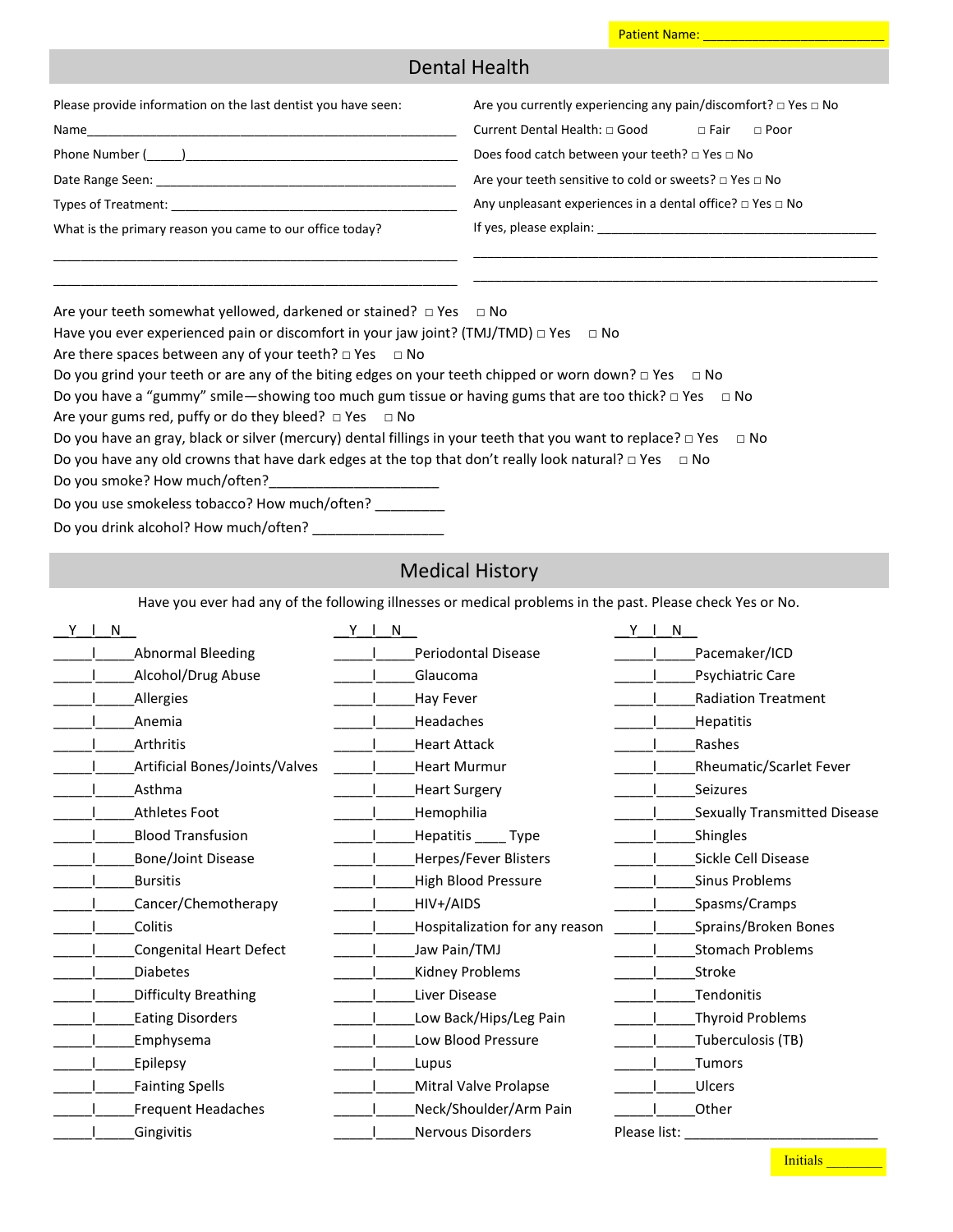|                                                                                                                                                                                                                                                                                                          |                                     |            | <b>Medical History Continued</b>              |             |                                              |                                                                                                                                                                                      |
|----------------------------------------------------------------------------------------------------------------------------------------------------------------------------------------------------------------------------------------------------------------------------------------------------------|-------------------------------------|------------|-----------------------------------------------|-------------|----------------------------------------------|--------------------------------------------------------------------------------------------------------------------------------------------------------------------------------------|
| Are you allergic to any of the following? If so, please circle.                                                                                                                                                                                                                                          |                                     |            |                                               |             |                                              | Have you ever taken any of the following?                                                                                                                                            |
| Aspirin<br>Codeine<br><b>Dental Anesthetics</b>                                                                                                                                                                                                                                                          | Latex<br>Penicillin<br>Tetracycline |            | <b>Sulfites</b><br>Any Metals<br>Erythromycin |             | □ Phen-Fen<br>$\Box$ Vioxx<br>$\Box$ Fosamax | □ Cortico-Steroids<br>$\Box$ Tetracycline                                                                                                                                            |
| Please list any other drugs or items that you are allergic to:                                                                                                                                                                                                                                           |                                     |            |                                               |             |                                              |                                                                                                                                                                                      |
| Do you consider your current overall physical health to be: $\Box$ Good<br>Are you currently under the active care of a physician or do you have any present health issues? $\Box$ Yes<br>Are you taking any prescription or over-the-counter medications? (including Ibuprofen, diet supplements, etc.) |                                     |            |                                               | $\Box$ Fair | $\Box$ Poor                                  | $\sqcap$ No<br>Do you need to be pre-medicated with antibiotics for any heart or other medical conditions prior to dental treatment? $\Box$ Yes $\Box$ No<br>$\Box$ Yes<br>$\Box$ No |
| Are you pregnant or nursing?                                                                                                                                                                                                                                                                             | $\Box$ Yes                          | $\Box$ No  |                                               |             |                                              |                                                                                                                                                                                      |
| If pregnant, which trimester?                                                                                                                                                                                                                                                                            | $\Box$ 1st                          | $\Box$ 2nd | $\Box$ 3rd                                    |             |                                              |                                                                                                                                                                                      |

What is your due date?

### **INFORMATION ABOUT YOUR DENTAL TREATMENT...**

The purpose of the following sections are to inform you of the dental procedures that we routinely perform here, to emphasize the importance of your role and cooperation in achieving a high level of oral health and beauty and to point out the potential risks and inconveniences that may be encountered before, during and after treatment.

Your dental treatment my involve one or a combination of the following procedures that are summarized below.

#### **DESCRIPTIONS OF CERTAIN DENTAL PROCEDURES...**

*Examination & Hygiene Cleanings*: The initial examination and hygienic cleaning are intended in part to evaluate and make recommendations regarding the health and appearance of your teeth and gums. The dental exam, hygienic cleaning and any basic restorative (i.e. fillings) or gingival therapy may involve the touching, scaling or periodontal probing of your teeth and oral tissues. Other or subsequent hygienic procedures (periodontal scaling, root planing, etc.) may be indicated and performed as well depending on your condition. These procedures are designed to remove plaque and calculus from your teeth and help maintain or restore the health of your gums.

*Fillings or Bonding* are terms that are commonly used to refer to the placement of composite resins or other appropriate materials in cavities or on teeth. Bonding can also be used to fix broken or chipped tooth surfaces. It can also be used to close spaces between teeth. We do not place amalgam (sometimes called silver or mercury fillings) in our office because we believe that there are more desirable restorative materials such as tooth colored composites and porcelain. Although some people have had amalgam fillings for many years, we can remove the amalgam fillings as they begin to break down, or we can remove them per your request and replace them with a more desirable restorative material. We want to make you aware that amalgam suppliers report that after placement or removal of amalgam fillings, there can be a slight but measurable increase in mercury in your blood and/or urine.

An *Onlay* may be the recommended treatment when teeth have had decay or are broken down but retain enough healthy tooth structure to allow for restoration of certain voids in the tooth structure. The tooth is prepared much like a normal filling. The restoration can be fabricated out of composite resin or porcelain and then bonded into the void. This procedure is used when the void is too large to be filled by regular filling material.

*Crowns, Veneers* and other porcelain restorations and enhancements are designed to be life-like looking tooth restorations made out of porcelain or porcelain plus other materials. A crown usually covers the entire tooth structure (although there are 3/4 crowns and other variations that do not cover the entire tooth structure). Typically, more tooth structure is removed to prepare for a crown placement than a veneer (which may entail zero, minimal or significant tooth reduction, depending on the circumstances). Crowns may be recommended for teeth requiring additional support due to the loss of healthy tooth structure. Veneers primarily cover the front of the teeth, although some varieties have porcelain on the backside of the teeth. While the porcelain enhancements are being fabricated, you will have temporary crowns or veneers, which are not intended to be permanent and are easier to remove or pop off.

A *Bridge* is a replacement made for missing teeth. It is usually composed of porcelain or porcelain fused to a harder substance which is bonded to adjacent teeth. These abutment teeth may require some reduction or crowning in order to support the teeth being replaced.

*Root Canal Therapy* can be indicated anytime a tooth receives trauma, decay, dental work performed on it, or for no reason at all. In general, the more trauma or amount of work, the higher the risk a root canal will be needed. This therapy consists of removing the damaged or infected nerve in the tooth and replacing it with a sterile material. If there are existing restorations in place, this procedure can many times be performed without destroying the restoration, although destruction of the existing restoration is a risk as well. Studio B Smiles attempts to predict and notify you in advance of the likelihood of root canal therapy depending on your procedure; however, all people are different and the human body can react in a myriad of unpredictable ways. Thus, it is impossible to always make accurate predictions of this sort in the vast majority of cases. Therefore, regardless of cause, should you require subsequent root canal therapy or restorative work (whether obtained here or at another office), which has not been paid for as a part of your treatment plan, you agree to be responsible for these costs. Even in the best case scenario, under ideal conditions, 5% of all root canal treated teeth will not last the duration of your life. Any treatment needed above and beyond root canal therapy (i.e. tooth extraction, implant or bridge), is also your responsibility.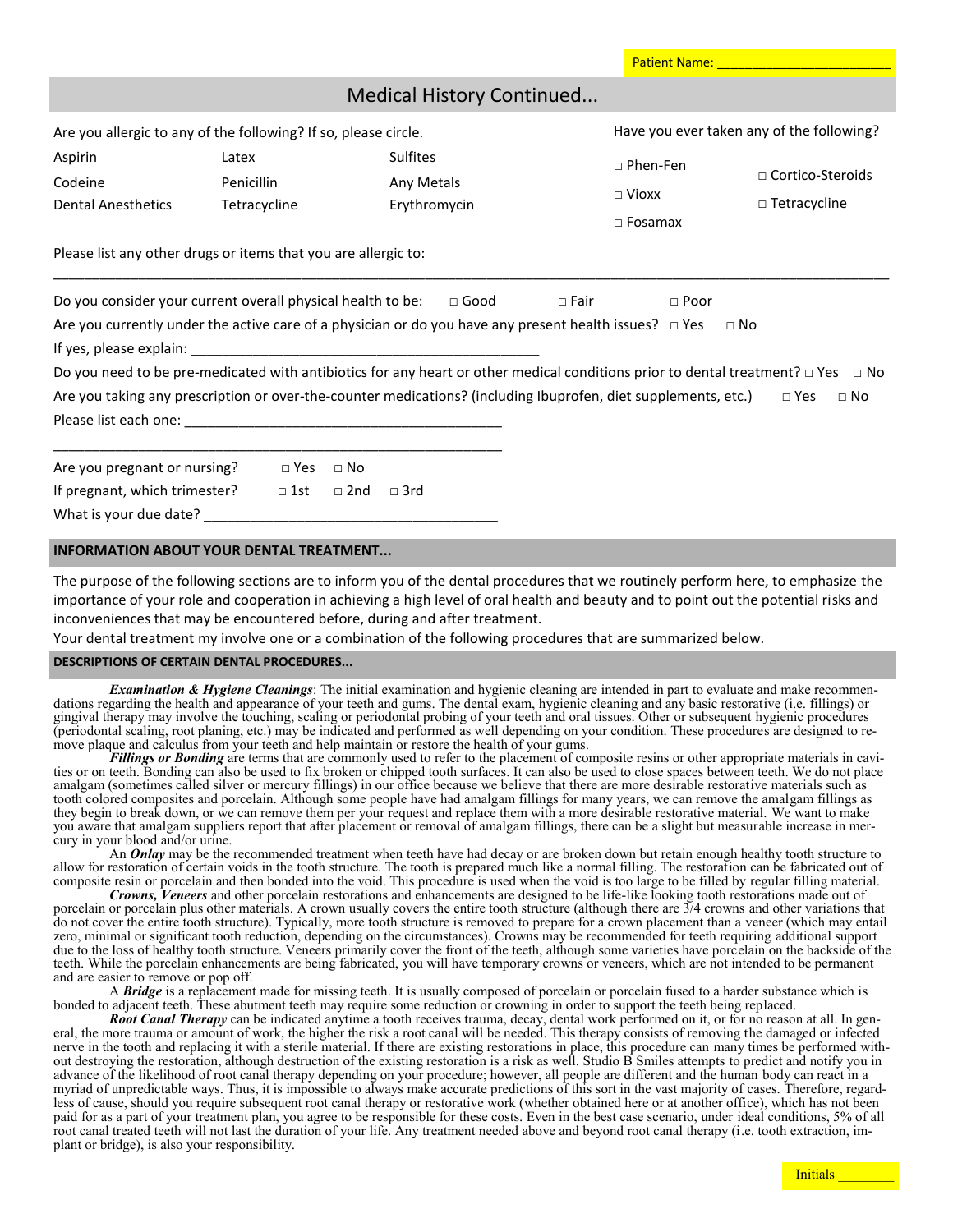Patient Name:

### **DESCRIPTIONS OF DENTAL PROCEDURES CONT...**

*Local Anesthetic* of various types may be used to block certain nerve impulses and numb the oral tissues before certain dental procedures. These are administered by injections to prepare for a number of both simple and complex periodontal and dental procedures. It is your responsibility to inform our office if you have ever had an adverse reaction or allergy to anesthetic.

*Nitrous Oxide* is sometimes called "laughing gas" and can result in feelings of relaxation, a reduced sense of fear or anxiety, increased tolerance to pain or discomfort, an altered perception of time, a tingling sensation especially in the fingers and toes, giddiness or light headedness, nausea, vomiting, incontinence, hallucinations or dreams. While the use of nitrous oxide is safe and effective for most people, it is not recommended for use on all patients. If you have any of the following conditions, you may not be a good candidate for nitrous oxide: chronic obstructive pulmonary disease (emphysema), upper respiratory or throat infections, any acute respiratory conditions such as cold, flu, or sinus infection, claustrophobia, compulsive personality disorder, if you are taking any psychiatric mood altering drug, bowel obstructions, middle ear disturbances, or pregnancy. Please notify Dr. Badolato if you have an of these conditions, and we will discuss other options that may be available.

*Whitening* is performed by applying a peroxide based gel to the teeth. This can either be done in our office with an accelerated method or through a take home system. The peroxide reacts with the tooth structure to safely whiten the teeth. Porcelain or composite restorations will not whiten with peroxide whitening systems.

*Tooth Contouring* is the reshaping of existing tooth structure by removing small amounts of enamel usually around the edges. We give particular attention to the edges of the upper and lower front six teeth which may be reshaped to create a more aesthetic result.

*Gum Contouring* is the reshaping of the gum tissue which is often done to give a more symmetrical appearance. This is usually done with a laser. In the hands of an experienced cosmetic dentist, it is a relatively simple but dramatic procedure. Most patients report that they feel a burning sensation similar to the feeling you would have if you ate a piece of pizza that was too hot for a couple of days after the procedure.

*Implants* are a great replacement option for missing teeth. A dental implant is a piece of titanium shaped like a tooth's root. The titanium is implanted into the area of the missing tooth in a simple outpatient procedure. The implant has threads that engage the jaw bone and hold it in place. In some cases, crowns can be immediately placed onto the implant due to the strength of the underlying bone. In other cases, where bone may be lost or of poor quality, the implant will actually integrated with the jaw as bone cells grow around and secure the implant in place. Once the implant is secure, it will need to be restored with an abutment (which screws into the implant and mimics your natural tooth structure) and a crown.

### **ADDITIONAL TREATMENT INFORMATION...**

#### **Specific Results Are Not Guaranteed**

The dental procedures described above have a very high degree of success at Studio B Smiles. The human body, however, reacts differently to different dental treatments depending on a wide variety of factors. Each individual is different and the exact result for each specific case is difficult if not impossible to guarantee. Thus, as with any branch of medicine or dentistry, our treatment carries with it no guarantee of specific results. There are many variables that affect how long restorations, whitening, or other dental treatments can be expected to last and how the teeth and gums will react, including but not limited to, general health, maintenance of good oral hygiene, regular dental checkups, etc. No matter how well done, chipping, breaking, loosening of dental work can occur. No guarantees can be made or assumed regarding treatments. Please talk with Dr. Badolato if you want to know the average lifespan of the dental work you are considering.

#### **Alternative Treatments & Providers**

There is usually more than one way of doing things and there may be alternative treatments to what Dr. Badolato recommends for you which may include, but are not limited to, one or more various combinations of veneers, crowns, bonding, onlays, whitening, contouring of teeth and/or gums, bridges, dentures, extractions, root canal therapy, fillings, orthodontics, non-surgical therapy, surgical curettage or cleaning, implant placement and/ or restoration as well as a variety of other dental treatments. All dental treatments have risks, so please make sure you have had an opportunity to ask about these alternatives and have them explained to your satisfaction. In addition, the dental treatments in our office are typically, but not always, performed by a general dentist. Another option is for you to have some of the above treatments completed by one or more specialists (i.e. orthodontist, endodontist, oral surgeon, periodontist, etc.). After hearing general descriptions of alternative treatments, if you would like a referral to any dental specialist, please let us know and we will be happy to provide a referral.

#### **Non-Treatment Option**

One option is to have no treatment performed. This alternative may entail a number of actual or potential risks, each of which are difficult or impossible to quantify or predict for specific cases. Some of the risks of non-treatment include, but are not limited to, exacerbation of any existing symptoms; deterioration of aesthetics or function of your teeth; improper biting; tooth, head and/or neck pain; fracturing of teeth; discoloration or staining of your teeth; rotation or movement of teeth; TMJ complications; additional wear of your teeth to the point that they are no longer a candidates for reconstruction; loss of teeth; bite problems; poor chewing; loosening of teeth; need for dentures; gum recession; bad breath; inability to perform adequate oral hygiene; abscesses or infection; pain; tooth sensitivity; tooth movements; worsening periodontal condition; deeper pocketing; and other oral health problems.

### **Risks and Inconveniences**

Inherent in your treatment plan, as well as with many similar or other dental procedures, are certain actual and potential risks and inconveniences which vary based on individual circumstances and variations in teeth and gums. These risks and inconveniences may last for a short while or an indefinable length of time.

*General Dental Inconveniences & Risks* include, but are not limited to, bruising; discoloration; recession; abscesses; the need to repeat all or part of the procedures for known or unknown reasons; exposure of crown margins or edges; lisping; speech impediments or speaking difficulties; infections; viruses; stretching of the mouth resulting in cracked corners; tooth mobility; oral surgery; food impaction; root staining; oral opening restrictions; tissue sloughing; the onset of or continued periodontal disease; root canal therapy; numbness of lip, chin, gums, and or tongue; dental neuropathy; gagging; joint pain/disorder; accidental nicks or cuts from dental instruments or needle sticks to the body; chipping, breaking of fillings in other teeth; loosening of the temporary or permanent restorations; temporomandibular joint (jaw joint) problems; nausea; bone or tooth fracture; adverse reaction to drugs, medications, and/or anesthetics (including nitrous oxide); dyspepsia; gum hemorrhage; mouth ulceration; tongue edemas; tooth disorder; varying psychological reactions; dental work that does not match the color of the surrounding teeth or dental work; trapping for saliva or food; loss of surface shine from restorations, ledges; or local tissue necrosis.

*The more common risks* include, but are not limited to, swelling; tooth sensitivity; bleeding; gum irritation; gum, bone, or teeth inflammation; stiffness of facial muscles; temporary numbness or tingling in the lip, tongue, teeth, gums, chin, cheek and/or jaw area; changes in ...the occlusion; need for a night guard; permanent reduction of tooth structure; a need for you to modify the frequency or methodology of your home hygiene care (i.e. brushing and flossing to adequately go around corners, edges, etc.); or wearing temporary teeth for an undefined period of time as well as the general dental inconvenience and risks set forth above.

*The more remote general dental risks* include, but are not limited to, loss of teeth; implant rejections; permanent numbness or tingling in the lip, tongue, teeth, gums, chin, cheek and/or jaw area; severe pain; permanent or temporary injuries to the nerves of the tongue, jaw, chin and lips, including lingual nerve injury (tongue) and inferior alveolar nerve damage (lips, chin and jaw), permanent or temporary structural injuries to the tongue, jaw, chin, or lips; parasthesia; sutures; accidentally swallowing or aspirating on dental restorations, materials, dental tools; changes in facial appearance; referred pain to the ear, neck, jaw, head; allergic reaction; delayed healing; sinus complications; constipation; diarrhea; vomiting; aspiration of vomit; systemic toxicity; respiratory distress; heart failure; or death. There may be additional unknown or unlisted risks at this time, but that could manifest at a later time.

*Additional information you should know prior to starting dental work:* You understand that your condition may be the same, better or worse after treatment. If previously placed dental restorations are in place on teeth, your treatment may entail additional alteration of tooth structure to properly prepare these teeth for new restorations; and/or other unknown or unspecified problems or risks, which Studio B Smiles may or may not have encountered, and which are difficult or impossible to predict or quantify in advance.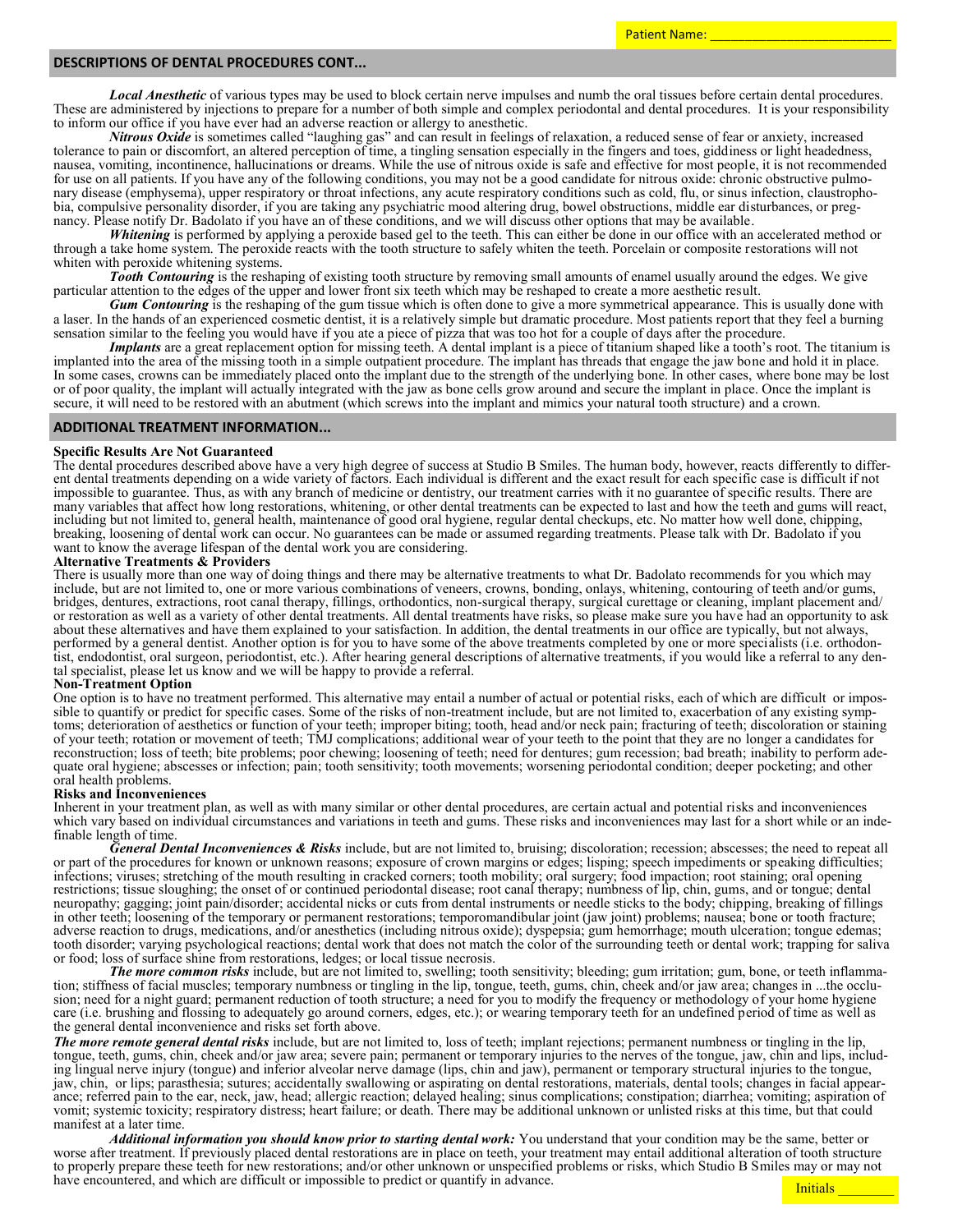### YOUR OBLIGATIONS...

#### **Cooperation**

Successful dental treatment is a team effort involving you as the patient, the doctor and our team. Without cooperation, successful treatment planning, achieving optimal results, and maintaining the treatment results are difficult or impossible and the results may be disappointing to everyone.

### **Scheduled Appointments**

In order to serve our patients better, we strive to operate a professional, efficient dental practice. We attempt to reserve appropriate blocks of time for each of our patients so that the procedures may be completed with close attention to detail and with as few interruptions as possible. Missed appointments have a negative effect on our ability to maintain the level of service you and other patients deserve. While we are aware that circumstances may arise which interfere with set appointments, we require at least one business day notice to cancel or reschedule an appointment. Failure to provide this notice may result in a missed appointment fee which is not intended as a penalty, but as a reasonable estimate of the time and expense incurred by the Practice in attempting to fill such a cancellation or loss of deposit.

#### **Financial Obligations**

You have full responsibility for payment of the dental services that you or your dependents receive at Studio B Smiles. Fees are due and payable in full at or before the time services are rendered. A 1.5% finance charge (18% annually) will be added to any balance over 30 days past due. In the event of your failure to pay amounts owed when due, you agree to pay for collection costs and reasonable attorneys fees as may be incurred for collection.

### **Providing Timely Information & Authorization for Signature on File**

To process insurance documents, claims and related matters, you authorize Studio B Smiles to affix your signature and name to claims or documents related to insurance, claims or health benefits due to you. A photocopy of this form will act as an original. Studio B Smiles may disclose information provided by me or obtained during the course of my treatment for treatment, payment, or healthcare operations, including disclosure to laboratories, other dental offices, or professionals involved in my care, and to my insurance providers. As part of your treatment, you authorize Studio B Smiles to take radiographs (x-rays), study models, provide injections, take photographs, and give or perform any other diagnostic tests and aids deemed appropriate by Studio B Smiles to evaluate your condition and to generate recommendations, for professional or educational purposes and for any other use as contemplated or set forth in Studio B Smiles current Notice of Privacy Policies, which is incorporated herein by reference.

### **Maintenance Obligations**

For successful treatment results and to lessen the risks of complication, you agree to comply with your individualized maintenance program and keep excellent home oral hygiene. It is typical to need follow-up visits for occlusal or other adjustments after treatment. You agree to notify Studio B Smiles at the soonest possible moment in the even that you experience pain, discomfort or any other problem that you believe may be related to treatment in our office. Nothing in this form extends the applicable statutes of repose or limitations for dental services. You agree to keep your follow-up appointments and to follow recommended treatments as well as follow other precautions and recommendations that may be provided as part of your pre-op or post-operative instructions.

#### **Your Insurance**

At Studio B Smiles, we realize how important insurance benefits are. We ask that *you* carefully review your policy and/or contact your insurance carrier, so that *you* are aware of benefits, frequencies, limitations, and/or restrictions. **Please be informed YOUR dental insurance is a contract between YOU and YOUR insurance company. Our role is to simply assist you with filing your claims.** While we will obtain a summary of benefits from your insurance, it is up to you to know the frequencies, limitations and/or restrictions of your plan. Please note that Dr. Badolato strives to provide you with the highest quality of care for you and your family regardless of insurance frequencies, limitations and/or restrictions. Please be aware that your insurance may have a yearly allowance (maximum), and anything over that amount will be your responsibility. If you have two insurance policies, please be aware of both policies – not all secondary policies will cover remaining portions. Your insurance mails a copy of an Explanation of Benefits (EOBs) to you. Please pay attention to these statements. Please provide us with a copy of your insurance card at your first visit or any time you have changes in your dental insurance coverage. It is your responsibility to provide us with any changes in your insurance. If any

### **YOUR CONSENT...**

**The information I have provided on this form is accurate and complete to the best of my knowledge, information, and belief. I will notify Studio B Smiles at the soonest practical moment of any changes in the information I have provided. In consideration of being accepted as a patient of Studio B Smiles, I agree to abide by the terms and conditions of this Patient Application & Practice Agreement.** 

By signing below, I acknowledge that I have been given time to read and have completely read (or had read to me) the preceding information in this document and I acknowledge that Studio B Smiles has explained to me in general terms the descriptions of certain anticipated dental procedures and treatments, alternatives (including non-treatment), and the risks and inconveniences of treatments. By proceeding with each and every step in my treatment, I acknowledge that: (1) I have been given the opportunity to ask any questions and any questions have been answered or explained to my satisfaction prior to performance of any treatment or procedure, and (2) I authorize Studio B Smiles to perform any and all such recommended forms of treatment, medication and therapy that may be necessary or advised. I understand that during the course of the procedures described above, it may be necessary, appropriate, or Studio B Smiles recommendation to perform additional procedures which are unforeseen or not known to be necessary, appropriate or recommended at the time this consent is given. I consent to and authorize the performance or such additional procedures as they deem necessary, appropriate, or recommended under the circumstances.

Signature\_\_\_\_\_\_\_\_\_\_\_\_\_\_\_\_\_\_\_\_\_\_\_\_\_\_\_\_\_\_\_\_\_\_\_\_\_\_\_\_\_\_\_\_\_\_\_\_\_\_\_\_\_\_\_\_\_\_\_\_\_\_\_\_\_\_\_\_\_\_\_\_\_\_ Date \_\_\_\_\_\_\_\_\_\_\_\_\_\_\_\_\_\_\_\_\_\_\_\_\_\_\_\_\_\_\_\_\_

### **Patient's Authorized Representative—(If patient is under 18 years of age or you are consenting to the care of another):**

I have the legal authority to sign this consent on behalf of:

Patient Name:

Your Relationship to Patient:

Signature\_\_\_\_\_\_\_\_\_\_\_\_\_\_\_\_\_\_\_\_\_\_\_\_\_\_\_\_\_\_\_\_\_\_\_\_\_\_\_\_\_\_\_\_\_\_\_\_\_\_\_\_\_\_\_\_\_\_\_\_\_\_\_\_\_\_\_\_\_\_\_\_\_\_ Date \_\_\_\_\_\_\_\_\_\_\_\_\_\_\_\_\_\_\_\_\_\_\_\_\_\_\_\_\_\_\_\_\_